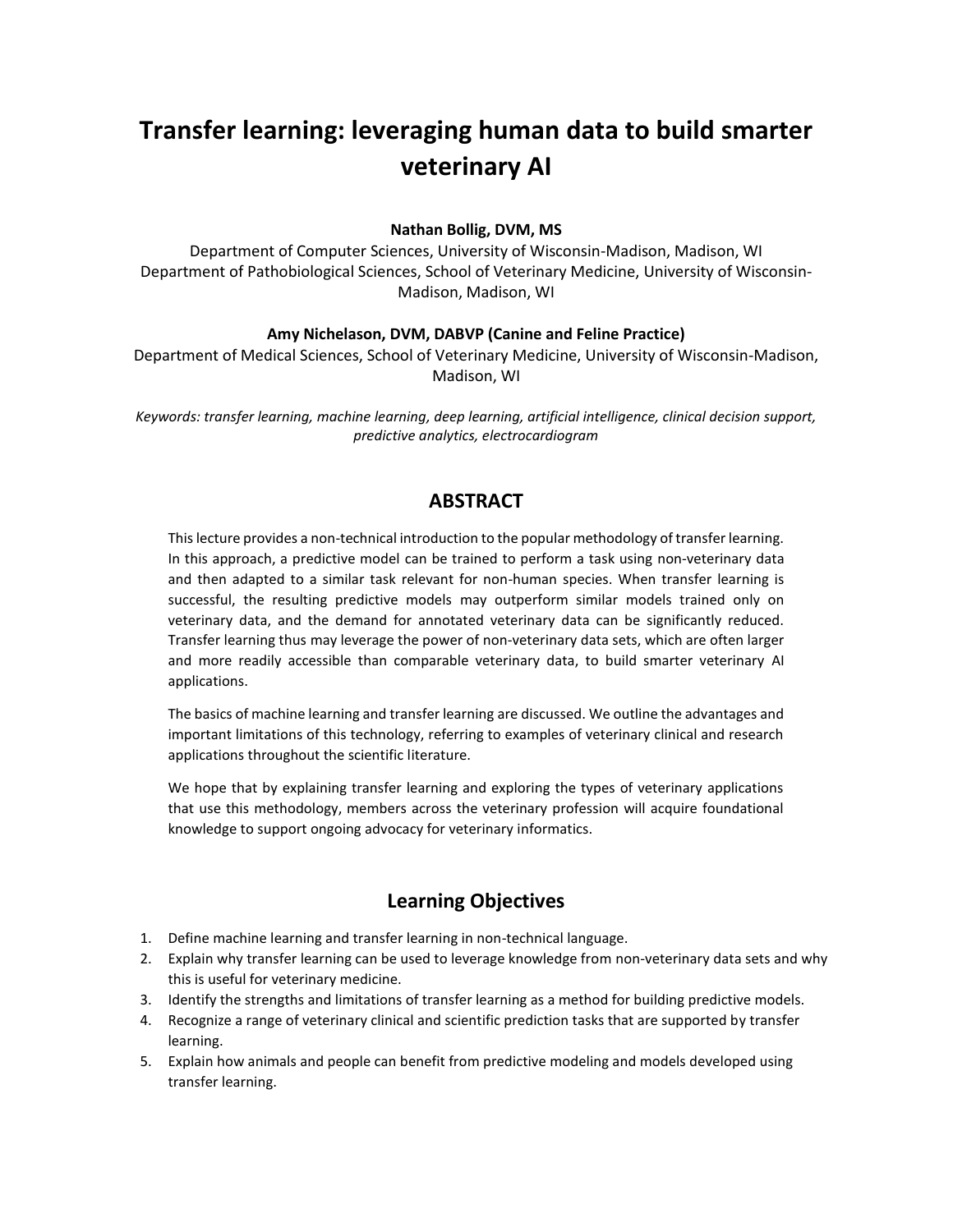## **Introduction to Machine Learning**

A **machine learning model** is a mathematical function that maps some input A to some output B. An example is a model that accepts a histological photomicrograph of canine mammary tissue and predicts whether it is benign or malignant [1]. The key to machine learning is that instead of trying to tell the computer exactly what constitutes an image of a malignant tumor, the model is *learned* by being presented with a **training set** consisting of many examples of inputs and outputs. Once the model is trained, it can be used to classify images that it has not seen in its training set. In general, a model is designed to carry out a well-defined task, and its possible inputs and outputs are well defined.

**Computer vision** is a broad area of computer science related to the analysis of visual input, and includes popular predictive tasks like **image classification** (assigning a label), **object detection** (placing a bounding box around detected objects), and **segmentation** (tracing the shape of objects). Vision models are important for veterinary clinical informatics because a variety of clinically significant data are images – ultrasound, MRI, radiographs, photographs, photomicrographs, etc. There are also machine learning predictive models designed to operate on text, audio, genomic sequences, ECG signals, and other diagnostic data.

We will focus on a particular class of machine learning models called **neural networks**. Neural networks work by passing data through a sequence of data transformations called **layers**. The data transformation performed by a given layer can be completely determined by a set of numbers called **weights**, and the goal of learning is to find the optimal values for these weights for all layers in the network. The best weights are those that enable the network to most accurately map inputs to their corresponding outputs.

Since the goal of learning is to make the output of the network close to the true label found in a training set, it is important to measure the distance between the current output and the expected output. For a given input, a **loss function** provides this measurement. It provides a **loss score** by comparing the prediction of the network with the true output. The fundamental idea behind neural network learning is that the loss score is used as a feedback signal to adjust the weights, in order to subsequently reduce the loss score on a particular input. This uses a mathematical process carried out by a module called an **optimizer**. Figure 1 represents these components of a neural network.

**Figure 1. Components of a neural network.** Reprinted with permission from [2].

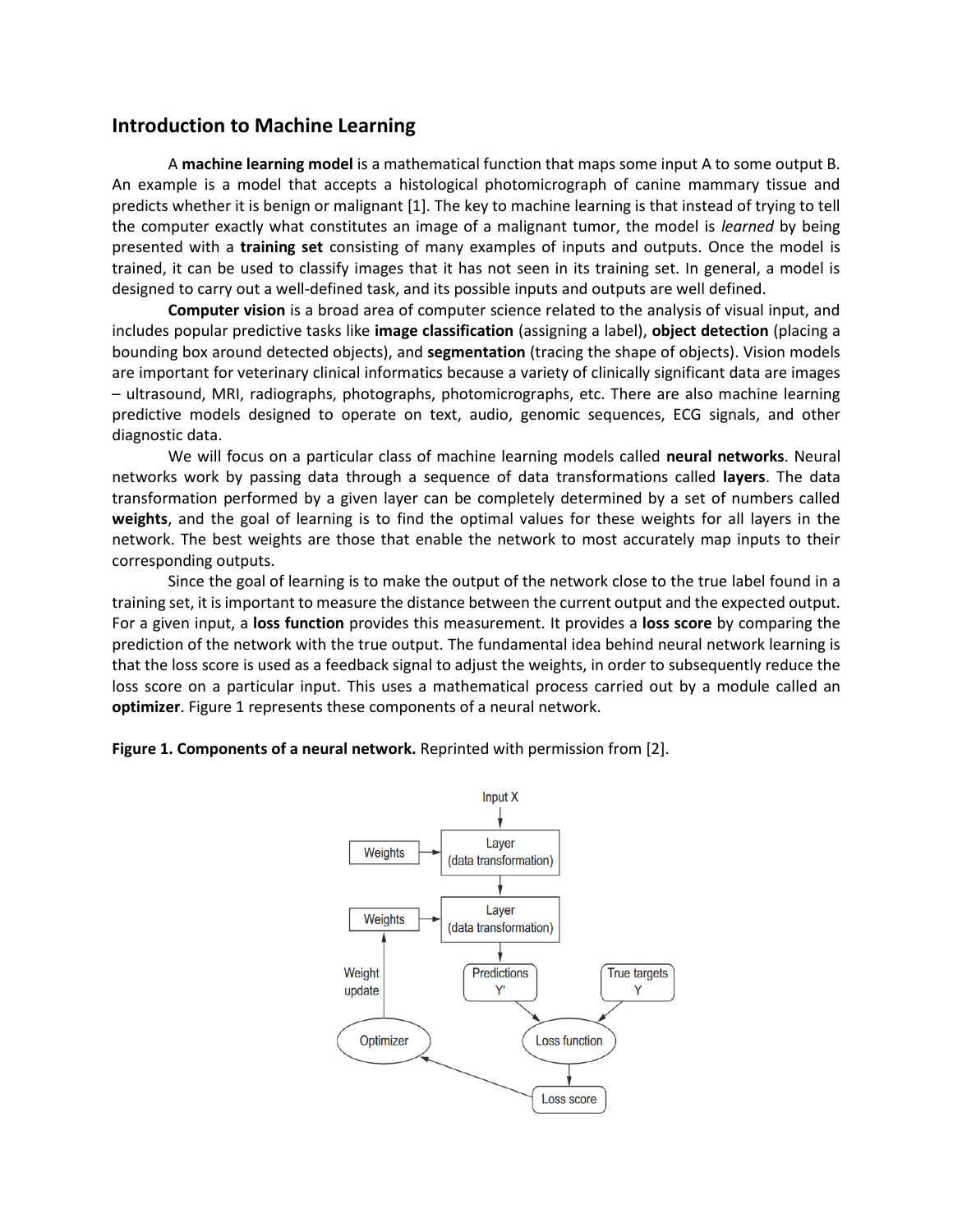The goal of **training** a network is to iteratively update network weights until we have found a set of weights that minimize the loss function for the images in the training set. The process involves the following steps. First, we start by initializing the network weights randomly. Then we select an image and run it through the network to get a prediction. Let's say that this is an image of a malignant tumor, but the network predicts that it is benign. This results in a higher loss score, because the current prediction is far away from the truth. The optimizer notices that the loss score is high, and compensates by making the appropriate adjustment to the weights for each of the layers in the network. At this point, we are ready to start over by selecting a different image in the training set and repeating this procedure.

The takeaway here is that network training is an iterative process that involves looping over a training data.

### **Transfer Learning Fundamentals**

In **transfer learning**, knowledge acquired by one model is transferred and used to support the development of another model. There is a **source** task, and there is data available to train a model to perform this source task. The source model is used to influence training of a **target** model. The key idea behind transfer learning is that if the source and target tasks are sufficiently related, then the source model might provide some useful information to help improve the target model relative to a model trained from scratch on target data. This is especially important when the target data is scarce and unlikely to be sufficient on its own for training a model.

A basic two-step approach to transfer learning is: (1) Select a source model, and (2) Use the source model (with or without modifications) to continue training on some of the target data. Note that a source model can be developed by training a model on source data, or it can be selected from an assortment of pre-trained models that are publicly available.

In computer vision applications, it is common to use models pretrained on ImageNet, a dataset of 14 million images of everyday objects like animals, plants, cars, and food [3]. Models such as AlexNet, GoogLeNet, ResNet, DenseNet, Inception, and VGG are some of the publicly available choices. One approach to transfer learning involves passing images through some of the initial layers of one such pretrained model, in order to obtain some intermediate data which is then used to train a separate target model. In this context, the intermediate data derived from an image is called a **feature vector** and the process of using part of the source model to convert the image into a feature vector is called **feature extraction**. Even though ImageNet may not contain many clinical images, this approach can be appropriate for clinical tasks because there are visual similarities (edges, shapes, and texture) in the ImageNet data that may be relevant to a specialized target task [4].

### **Applications of Transfer Learning in Veterinary Medicine**

Transfer learning has been applied across a range of tasks and specialty areas in veterinary medicine. Some examples were presented.

#### Computer Vision

- Radiology
	- o Ultrasound
		- Detecting degenerative hepatic disease in canine liver US images [5]
	- o MRI
		- Predicting grade of meningioma from canine MRI [6]
		- Distinguishing meningiomas and glioma in canine MRI [7]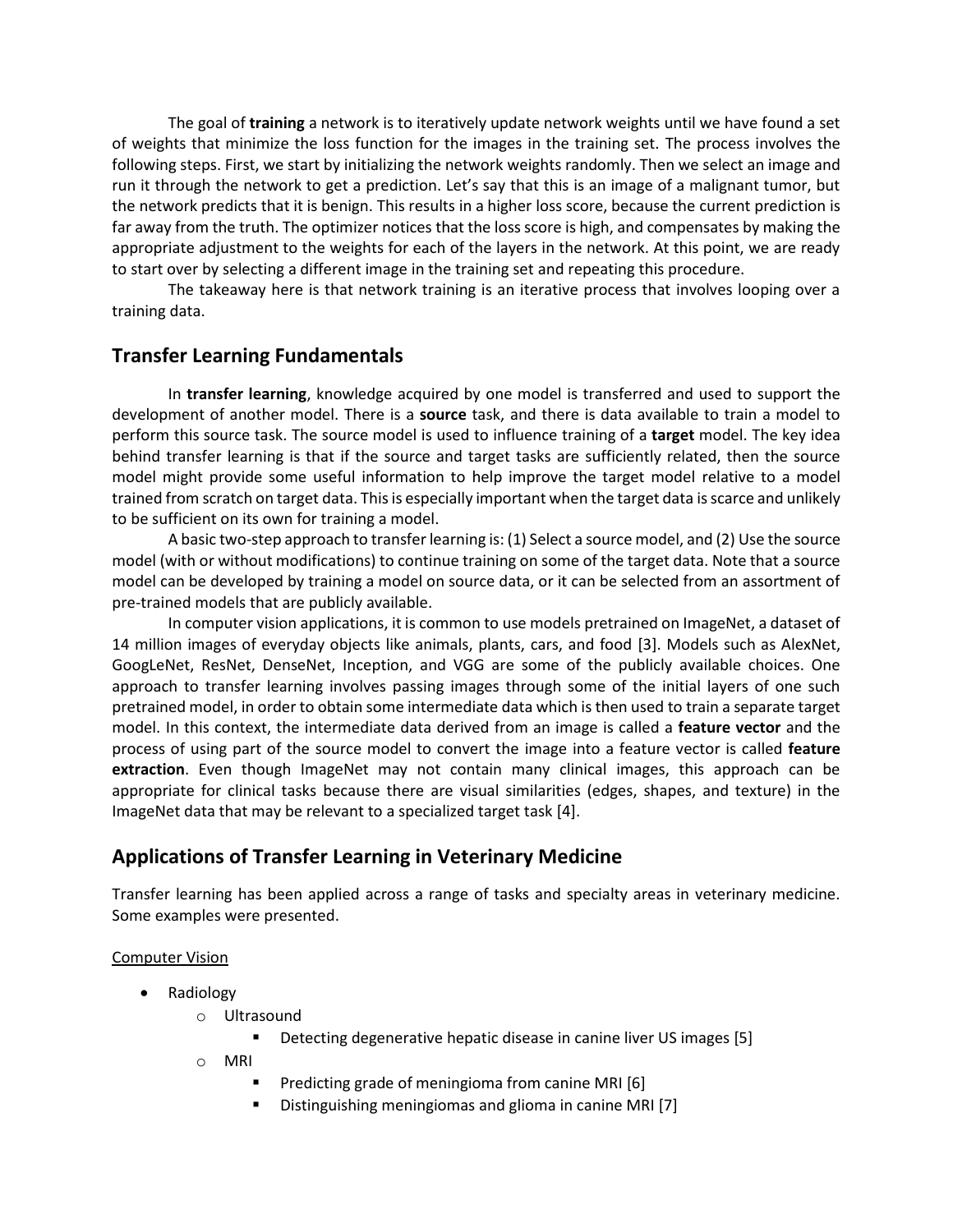- o X-ray
	- Interpreting canine thoracic radiographs [8]
	- Interpreting canine and feline thoracic radiographs [9]
	- Detecting hip joints and hip dysplasia from VD pelvic radiographs [10]
- Animal phenotyping
	- o Dog breed classification [11,12]
	- o Dog identification [12]
	- o Sheep facial expression (pain vs. no pain) classification [13]
	- o Estimating BCS in dairy cows [14]
- Ophthalmology
	- o Classifying severity of canine ulcerative keratitis [15]
- Histopathology
	- o Malignancy classification of canine mammary tumor [1]
	- o Detecting neutrophil clusters in mouse lung [16]
	- o Classifying normal vs. grade 1 canine soft tissue sarcoma [17]
- Pose estimation
	- o Pose estimation in horses [18]
- Conservation medicine
	- o Classifying marine animals from underwater images [19]
	- o Unique animal identification [20]
	- o Aquatic animal image classification [21]

#### Non-visual tasks

- Audio
	- o Bird species classification from song [22]
	- o Cat sound classification [23]
- **Bioinformatics** 
	- o Predicting antibiotic class to which a gene might confer resistance [24]
	- $\circ$  Predicting deleterious mutations in coding regions of mouse, dog, and cattle [25]
	- o Pretrained "Evolutionary Scale Model" [26]
- Text
	- o Assigning diagnosis codes to free-text clinical notes [27]
	- o Determining indications for antibiotic administration from clinical note text [28]
- Electrocardiogram analysis
	- o ECG beat classification in horses [29]

## **Discussion**

Transfer learning has been used to solve a diverse set of problems in veterinary medicine. In the domain of computer vision, many studies leverage neural network models pretrained on ImageNet, but note that such studies may not actually use the words "transfer learning" and they are not always explicit about how the source models were pretrained. It is also not unusual for studies to apply transfer learning without assessing an alternative methodology that does not involve transfer learning [1,5,7,8,10-13,15,16,19–21,23]. This seems to indicate that the described methods are widely accepted in vision applications.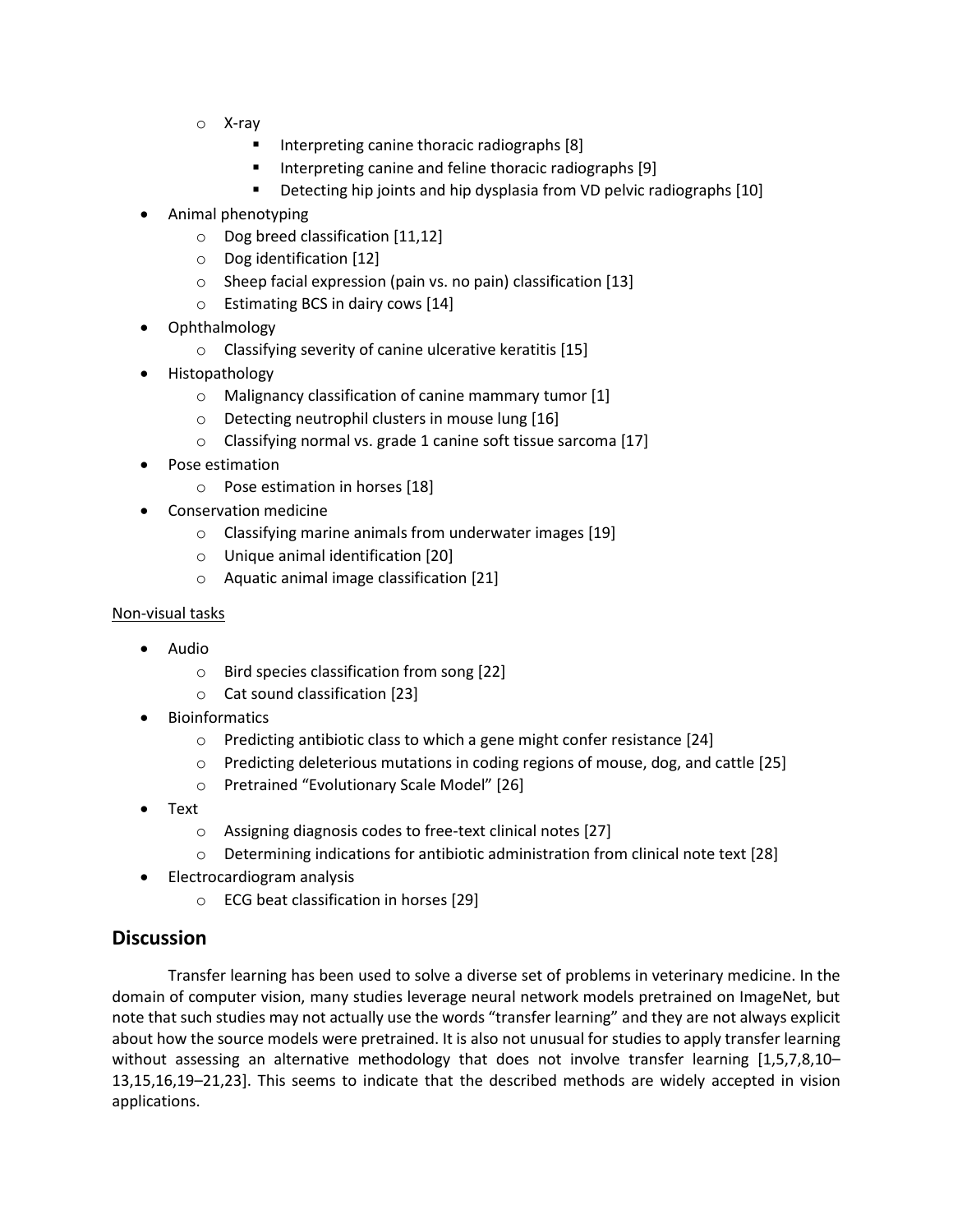In some domains (e.g. outside of computer vision), it is more typical for a study to compare a transfer learning-based approach to an alternative method such as a model trained from scratch on the dataset of interest [6,9,14,17,18,22,24,25,27–29]. These studies show that sometimes transfer learning is the most effective approach, but occasionally a model trained from scratch is most appropriate [6,14]. The latter may be true when there is insufficient target data to train a larger model typical in some transfer learning scenarios, or when the source data is insufficiently similar to the target data with respect to the desired prediction task. In particular, pretraining on human data can improve learning on veterinary tasks [24,25], or it may bias the model and cause decreased performance on veterinary data [9]. This suggests that transfer learning is an exciting and powerful tool, but that its utility needs to be confirmed on any particular task of interest.

## **Conclusion**

This presentation illustrated how human data can be leveraged to build smarter veterinary AI. However, depending on the task, human clinical data might be too specialized and may reduce the effectiveness of a model intended to be trained on veterinary data. Alternatively, there are large amounts of generic human-generated data or unlabeled veterinary clinical data that may provide utility in these cases.

Because transfer learning is a method for leveraging the power of larger datasets, it can be a powerful tool in veterinary medicine. It should be considered wherever feasible, but it will not be the best approach in every situation. Results should always be subjected to a fair evaluation to determine if transfer learning is beneficial for a particular task.

## **References**

- 1. Kumar A, Singh SK, Saxena S, Lakshmanan K, Sangaiah AK, Chauhan H, et al. Deep feature learning for histopathological image classification of canine mammary tumors and human breast cancer. Inf Sci. 2020;508: 405–421. doi:10.1016/j.ins.2019.08.072
- 2. Chollet F. Deep Learning with Python. 1st edition. Shelter Island, New York: Manning Publications; 2017.
- 3. Deng J, Dong W, Socher R, Li L-J, Li K, Fei-Fei L. ImageNet: A large-scale hierarchical image database. 2009 IEEE Conference on Computer Vision and Pattern Recognition. 2009. pp. 248–255. doi:10.1109/CVPR.2009.5206848
- 4. Zeiler MD, Fergus R. Visualizing and Understanding Convolutional Networks. In: Fleet D, Pajdla T, Schiele B, Tuytelaars T, editors. Computer Vision – ECCV 2014. Cham: Springer International Publishing; 2014. pp. 818–833. doi:10.1007/978-3-319-10590-1\_53
- 5. Banzato T, Bonsembiante F, Aresu L, Gelain ME, Burti S, Zotti A. Use of transfer learning to detect diffuse degenerative hepatic diseases from ultrasound images in dogs: A methodological study. Vet J. 2018;233: 35–40. doi:10.1016/j.tvjl.2017.12.026
- 6. Banzato T, Cherubini GB, Atzori M, Zotti A. Development of a deep convolutional neural network to predict grading of canine meningiomas from magnetic resonance images. Vet J. 2018;235: 90–92. doi:10.1016/j.tvjl.2018.04.001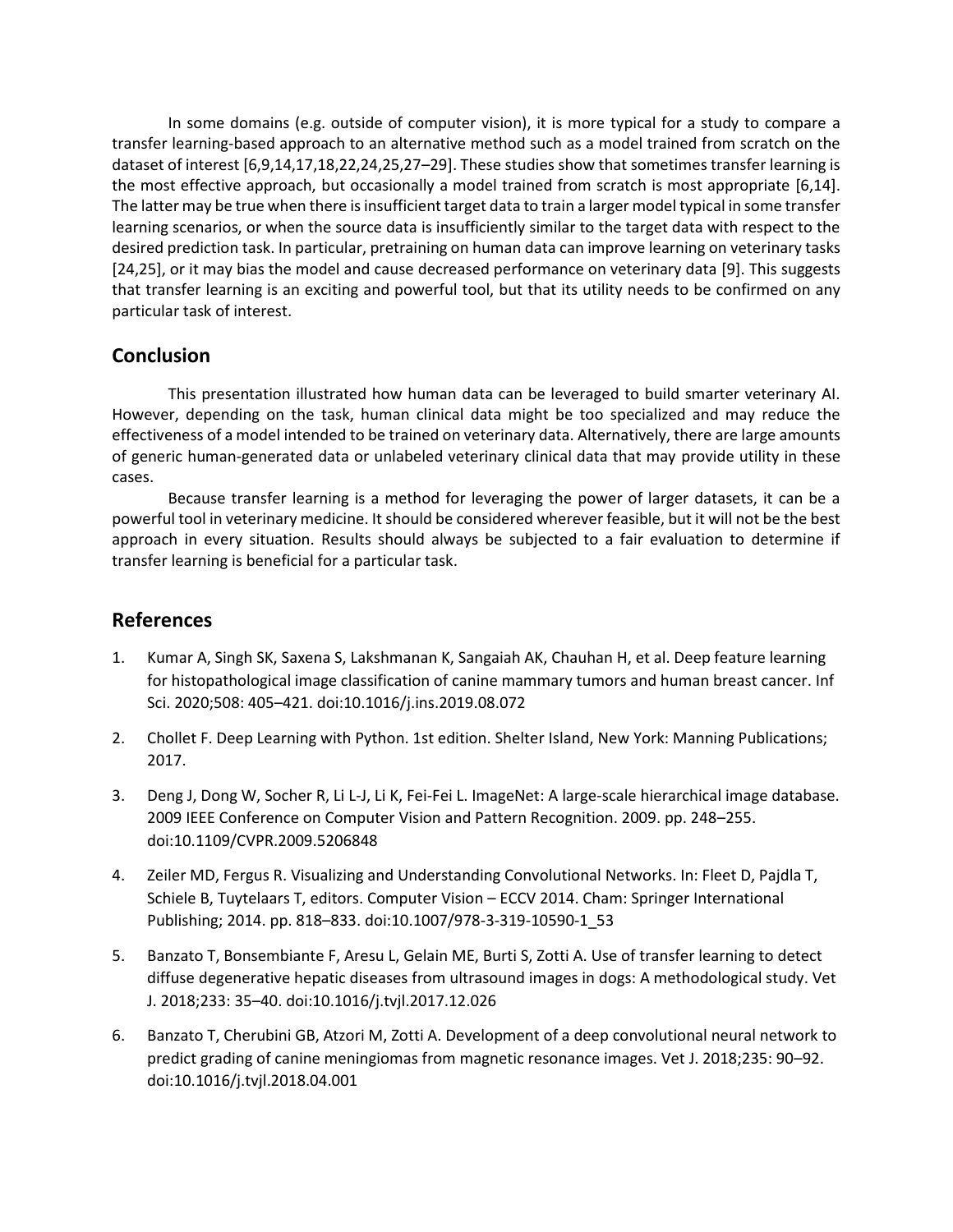- 7. Banzato T, Bernardini M, Cherubini GB, Zotti A. A methodological approach for deep learning to distinguish between meningiomas and gliomas on canine MR-images. BMC Vet Res. 2018;14: 317. doi:10.1186/s12917-018-1638-2
- 8. Banzato T, Wodzinski M, Burti S, Osti VL, Rossoni V, Atzori M, et al. Automatic classification of canine thoracic radiographs using deep learning. Sci Rep. 2021;11: 3964. doi:10.1038/s41598-021- 83515-3
- 9. Boissady E, Comble A de L, Zhu X, Hespel A-M. Artificial intelligence evaluating primary thoracic lesions has an overall lower error rate compared to veterinarians or veterinarians in conjunction with the artificial intelligence. Vet Radiol Ultrasound. 2020;61: 619–627. doi:10.1111/vru.12912
- 10. McEvoy FJ, Proschowsky HF, Müller AV, Moorman L, Bender-Koch J, Svalastoga EL, et al. Deep transfer learning can be used for the detection of hip joints in pelvis radiographs and the classification of their hip dysplasia status. Vet Radiol Ultrasound. 2021;62: 387–393. doi:10.1111/vru.12968
- 11. Borwarnginn P, Thongkanchorn K, Kanchanapreechakorn S, Kusakunniran W. Breakthrough Conventional Based Approach for Dog Breed Classification Using CNN with Transfer Learning. 2019 11th International Conference on Information Technology and Electrical Engineering (ICITEE). 2019. pp. 1–5. doi:10.1109/ICITEED.2019.8929955
- 12. Tu X, Lai K, Yanushkevich S. Transfer Learning on Convolutional Neural Networks for Dog Identification. 2018 IEEE 9th International Conference on Software Engineering and Service Science (ICSESS). 2018. pp. 357–360. doi:10.1109/ICSESS.2018.8663718
- 13. Noor A, Zhao Y, Koubaa A, Wu L, Khan R, Abdalla FYO. Automated sheep facial expression classification using deep transfer learning. Comput Electron Agric. 2020;175: 105528. doi:10.1016/j.compag.2020.105528
- 14. Rodríguez Alvarez J, Arroqui M, Mangudo P, Toloza J, Jatip D, Rodriguez JM, et al. Estimating Body Condition Score in Dairy Cows From Depth Images Using Convolutional Neural Networks, Transfer Learning and Model Ensembling Techniques. Agronomy. 2019;9: 90. doi:10.3390/agronomy9020090
- 15. Kim JY, Lee HE, Choi YH, Lee SJ, Jeon JS. CNN-based diagnosis models for canine ulcerative keratitis. Sci Rep. 2019;9: 14209. doi:10.1038/s41598-019-50437-0
- 16. Niazi MKK, Beamer G, Gurcan MN. An application of transfer learning to neutrophil cluster detection for tuberculosis: efficient implementation with nonmetric multidimensional scaling and sampling. Medical Imaging 2018: Digital Pathology. International Society for Optics and Photonics; 2018. p. 1058108. doi:10.1117/12.2292249
- 17. Rai T, Morisi A, Bacci B, Bacon NJ, Thomas SA, Ragione RML, et al. An investigation of aggregated transfer learning for classification in digital pathology. Medical Imaging 2019: Digital Pathology. International Society for Optics and Photonics; 2019. p. 109560U. doi:10.1117/12.2511754
- 18. Mathis A, Biasi T, Schneider S, Yuksekgonul M, Rogers B, Bethge M, et al. Pretraining Boosts Out-of-Domain Robustness for Pose Estimation. 2021. pp. 1859–1868. Available: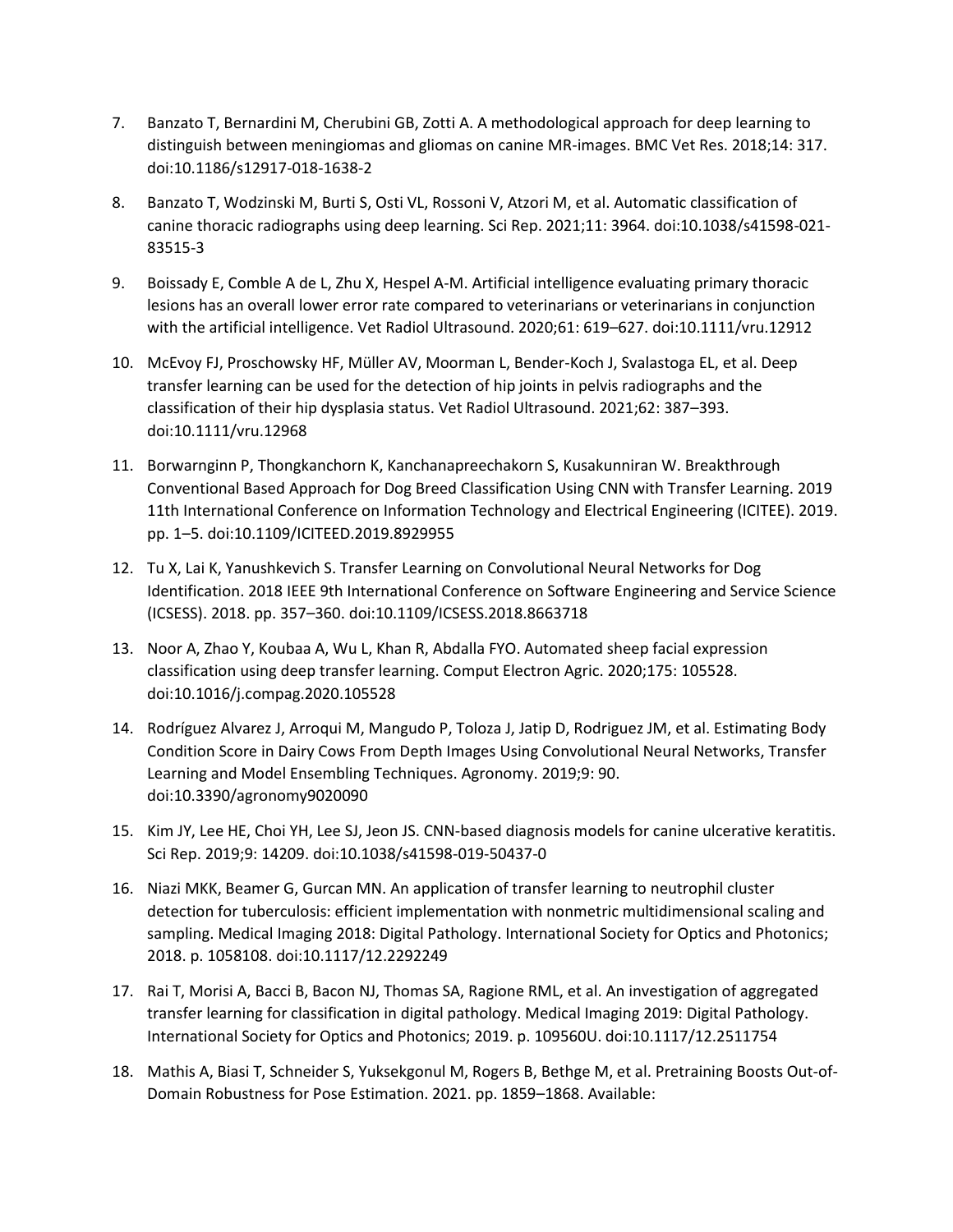https://openaccess.thecvf.com/content/WACV2021/html/Mathis\_Pretraining\_Boosts\_Out-of-Domain\_Robustness\_for\_Pose\_Estimation\_WACV\_2021\_paper.html

- 19. Liu X, Jia Z, Hou X, Fu M, Ma L, Sun Q. Real-time Marine Animal Images Classification by Embedded System Based on Mobilenet and Transfer Learning. OCEANS 2019 - Marseille. 2019. pp. 1–5. doi:10.1109/OCEANSE.2019.8867190
- 20. Van Zyl TL, Woolway M, Engelbrecht B. Unique Animal Identification using Deep Transfer Learning For Data Fusion in Siamese Networks. 2020 IEEE 23rd International Conference on Information Fusion (FUSION). 2020. pp. 1–6. doi:10.23919/FUSION45008.2020.9190426
- 21. Yuan H, Zhang S, Qin E, Zhou H. Aquatic Animal Image Classification Technology Based on Transfer Learning and Data Augmentation. J Coast Res. 2020;105: 129–133. doi:10.2112/JCR-SI105-027.1
- 22. Ntalampiras S. Bird species identification via transfer learning from music genres. Ecol Inform. 2018;44: 76–81. doi:10.1016/j.ecoinf.2018.01.006
- 23. Pandeya YR, Lee J. Domestic Cat Sound Classification Using Transfer Learning. Int J Fuzzy Log Intell Syst. 2018;18: 154–160. doi:10.5391/IJFIS.2018.18.2.154
- 24. Hamid M-N, Friedberg I. Transfer learning improves antibiotic resistance class prediction. bioRxiv. 2020; 2020.04.17.047316. doi:10.1101/2020.04.17.047316
- 25. Plekhanova E, Nuzhdin SV, Utkin LV, Samsonova MG. Prediction of deleterious mutations in coding regions of mammals with transfer learning. Evol Appl. 2019;12: 18–28. doi:10.1111/eva.12607
- 26. Rives A, Meier J, Sercu T, Goyal S, Lin Z, Liu J, et al. Biological structure and function emerge from scaling unsupervised learning to 250 million protein sequences. Proc Natl Acad Sci. 2021;118. doi:10.1073/pnas.2016239118
- 27. Zhang Y, Nie A, Zehnder A, Page RL, Zou J. VetTag: improving automated veterinary diagnosis coding via large-scale language modeling. Npj Digit Med. 2019;2: 1–8. doi:10.1038/s41746-019- 0113-1
- 28. Hur B, Baldwin T, Verspoor K, Hardefeldt L, Gilkerson J. Domain Adaptation and Instance Selection for Disease Syndrome Classification over Veterinary Clinical Notes. Proceedings of the 19th SIGBioMed Workshop on Biomedical Language Processing. Online: Association for Computational Linguistics; 2020. pp. 156–166. doi:10.18653/v1/2020.bionlp-1.17
- 29. Van Steenkiste G, van Loon G, Crevecoeur G. Transfer Learning in ECG Classification from Human to Horse Using a Novel Parallel Neural Network Architecture. Sci Rep. 2020;10: 186. doi:10.1038/s41598-019-57025-2

References for the ECG project discussion (omitted from these notes):

- Duerr F., Carr A., Duke T., Shmon C., Monnet E., 2007. Prevalence of perioperative arrhythmias in 50 young, healthy dogs. Canada Veterinary Journal 48, 169-177.
- Noszczyk-Nowak A., Michalek M., Kaluza E., Cepiel A., Paslawska U., 2017. Prevalence of arrhythmias in dogs examined between 2008-2014. Journal of Veterinary Research 61, 103-110.